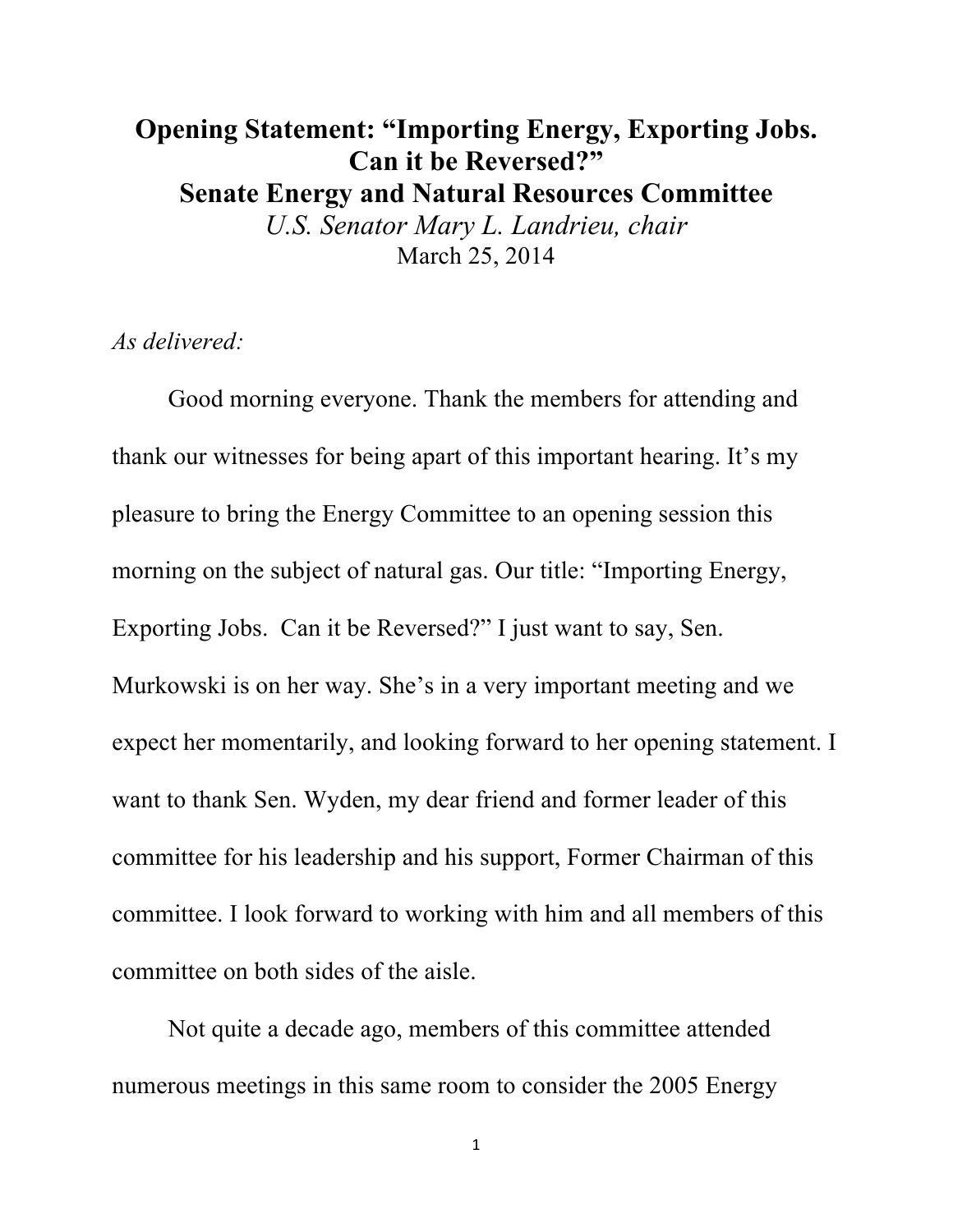Policy Act. At that time, we discussed at length the need to *import* more Liquefied Natural Gas to meet our growing energy demands. Thanks to an extraordinary and swift advances in technology to locate, capture and produce natural gas, today this committee will discuss the expanded opportunities to export LNG and the possibilities to create high-paying jobs in America and support our Allies in Europe and budding democracies across the world.

When President George W. Bush signed EPACT in August 2005, the price of natural gas was averaging \$9.53 per thousand cubic feet. By October of that year, the average price rose to \$13 and continued to rise in December of that year to \$15.

These high prices forced chemical manufacturers to close up their factories and head overseas. This affected many states, not just Louisiana, Michigan, and other industrial states around the country. And they did so in droves.

The fact that less than 10 years later, we are in a four year period of domestic gas prices at \$5 or less is stunning. With only a long term favorable outlook ahead of us

2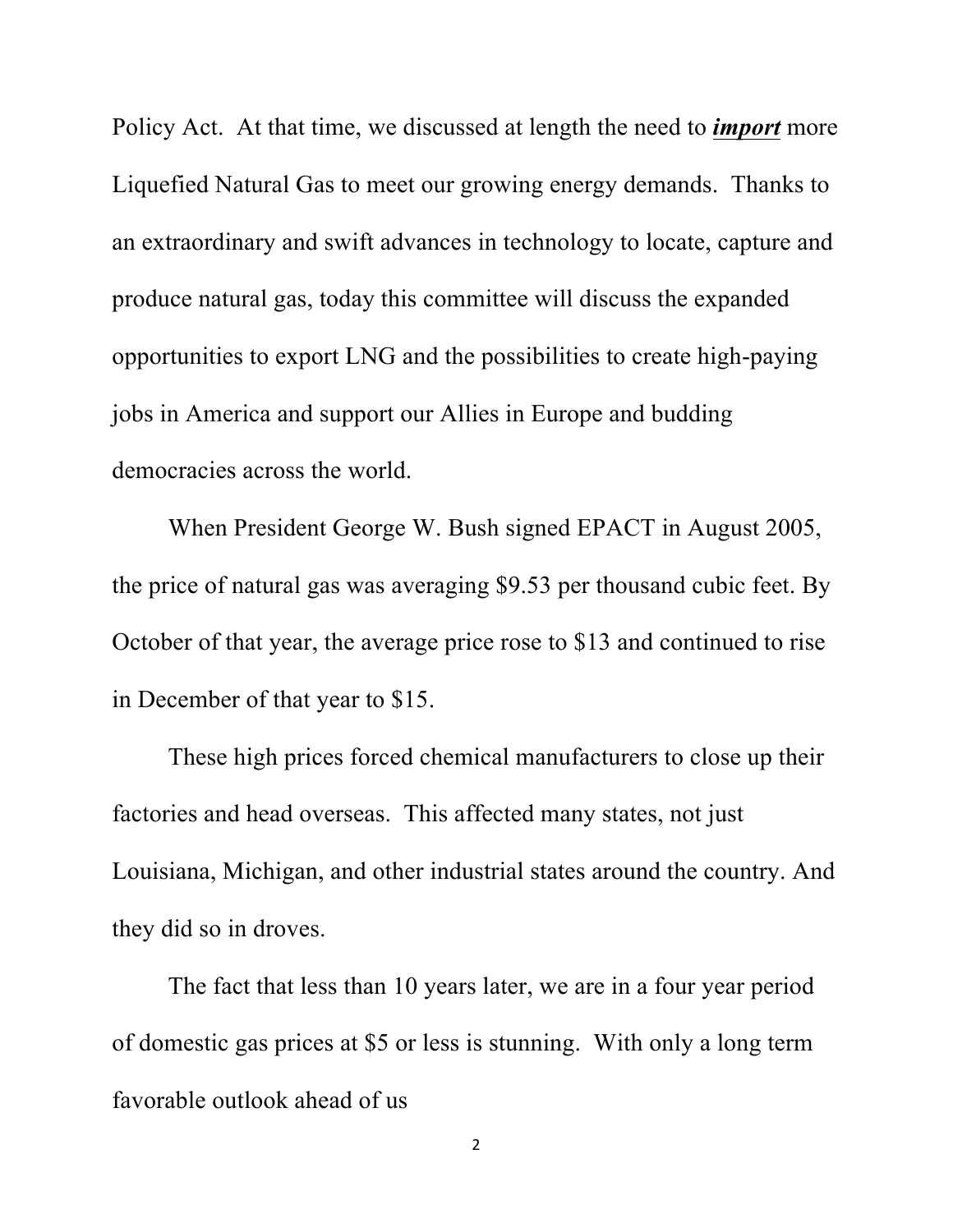Because of that price reduction and stabilization, Methanex, the world's largest producer of methanol, is literally breaking down a factory piece-by-piece in Chile and shipping it back to Geismar, Louisiana, where it originally was. What caused this reversal of fortune? And what game changing technologies were involved? And what action should this committee and the U.S. take given this new set of data and facts?

New discoveries in oil and gas have fortified our national economy in the last few years, buffering us from an even deeper recession – which I believe would have occurred-- and providing new, high-paying jobs for thousands of Americans.

Nowhere is this more evident than in my home state of Louisiana and all along the Gulf Coast – America's energy coast! According to a 2013 study by David Dismukes at LSU, over 200,000 jobs will be created by new unconventional production in Louisiana alone by 2019. This is not considering the other jobs in other states around the country. It is quite promising.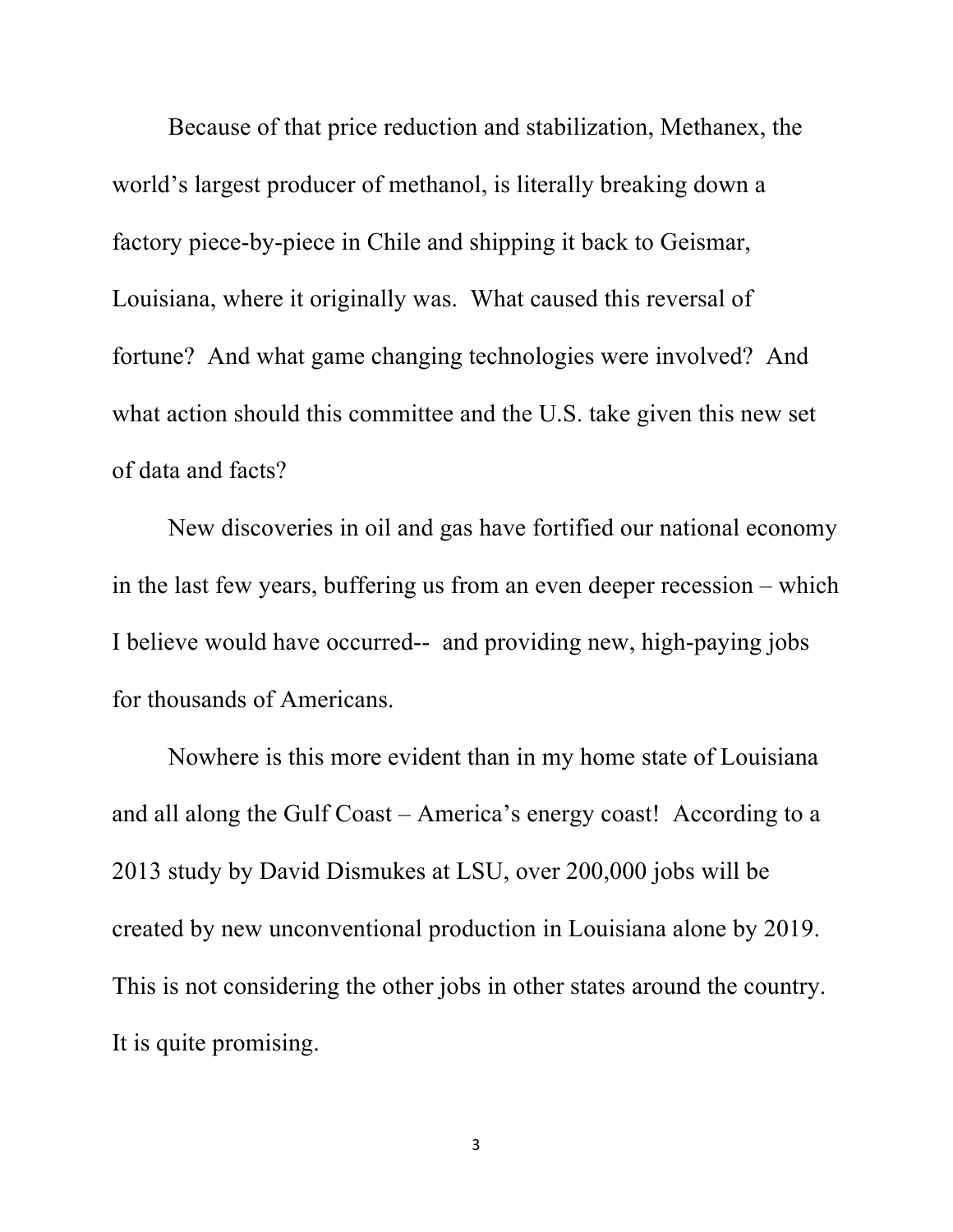And the oil and gas industry supports over 300,000 jobs in Louisiana, and has been a major factor in securing below average unemployment for the last 5 years, and for states such as North Dakota, that have had increased ongoing production, such as Colorado, etc.

A recent LSU report estimated that from 2012 – 2018, approximately \$47 billion of private sector investment will be made in new and existing plants and projects in Allen, Beauregard, Calcasieu, Cameron and Jefferson Davis Parishes – parishes that people on this committee have probably never heard of and people in America have never heard of either. But these are real places with real people, a 100 miles stretch of I-10, between Lafayette and Lake Charles,

Louisiana! That investment is expected to create more than 37,000 new jobs—high-paying jobs.

In America, LNG exports will not only drive continued investment in domestic production and create jobs, they are also a powerful geopolitical tool, particularly in light of Russia's illegal aggression in Ukraine. The events in Ukraine have shown that Russia President Putin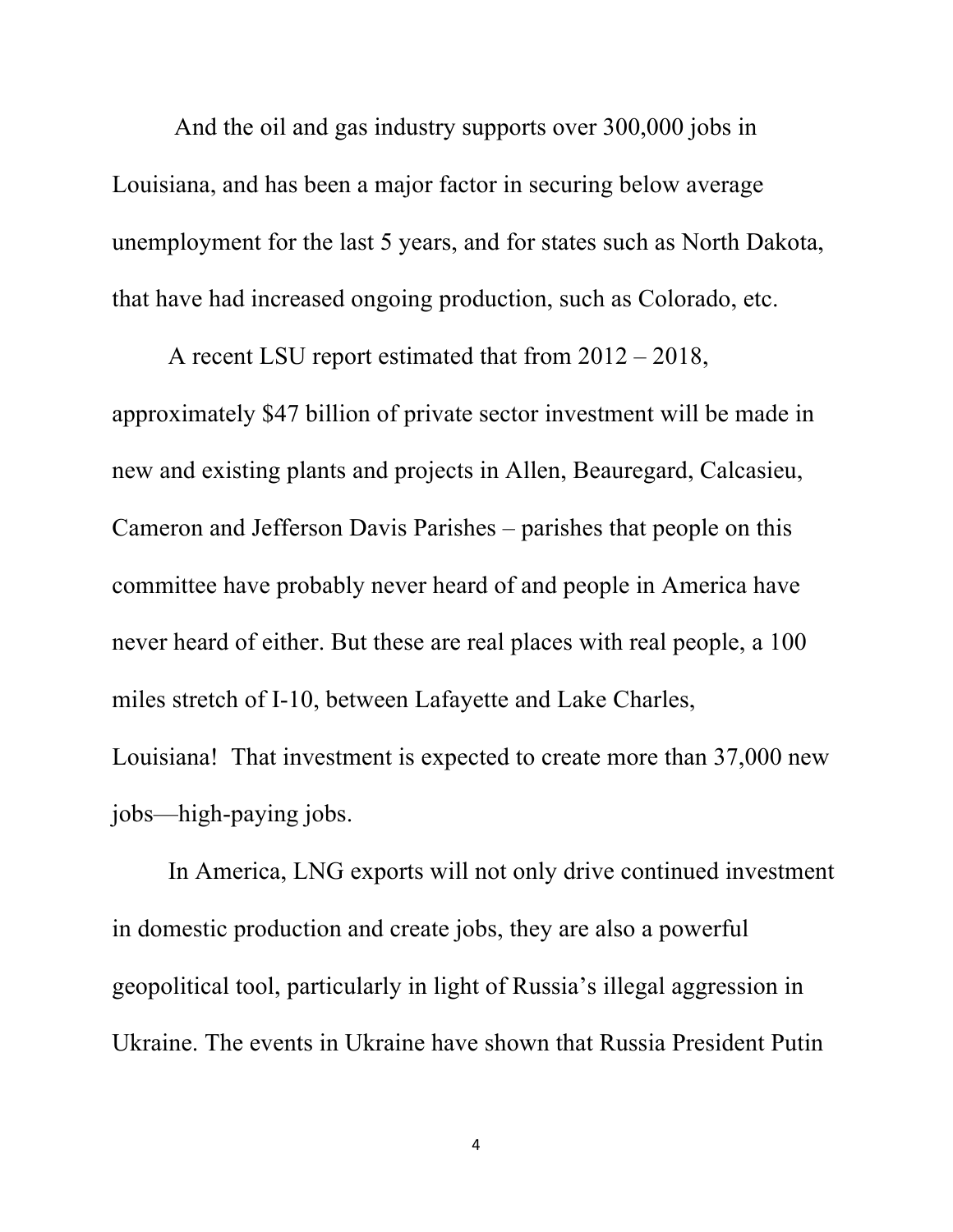is intent on using his monopoly on energy supplies to pressure our allies in Europe to advance his economic and philosophical agenda.

Last week, Russia sanctioned nine officials. I was one of them. Being sanctioned by President Putin is a badge of honor for me and the people I represent. And it has only encouraged me to re double my efforts to increase domestic energy production here in the United States and make the U.S. a global leader in energy exports. America can and should be an energy superpower in all aspects of conventional and advanced sources of energy including new alternative fuels and alternative energy sources.

We all know real competition in real open markets drives efficiency and lowers prices for everyone.

The last thing Putin and his cronies wants is competition from the United States of America in the energy race. Tyrants and dictators throughout history have had many reasons to fear revolutions, and this U.S. energy revolution is one they should all keep their eyes on! I look forward to playing a role to bring energy security and independence to America and it democratic allies around the world, to advance freedom